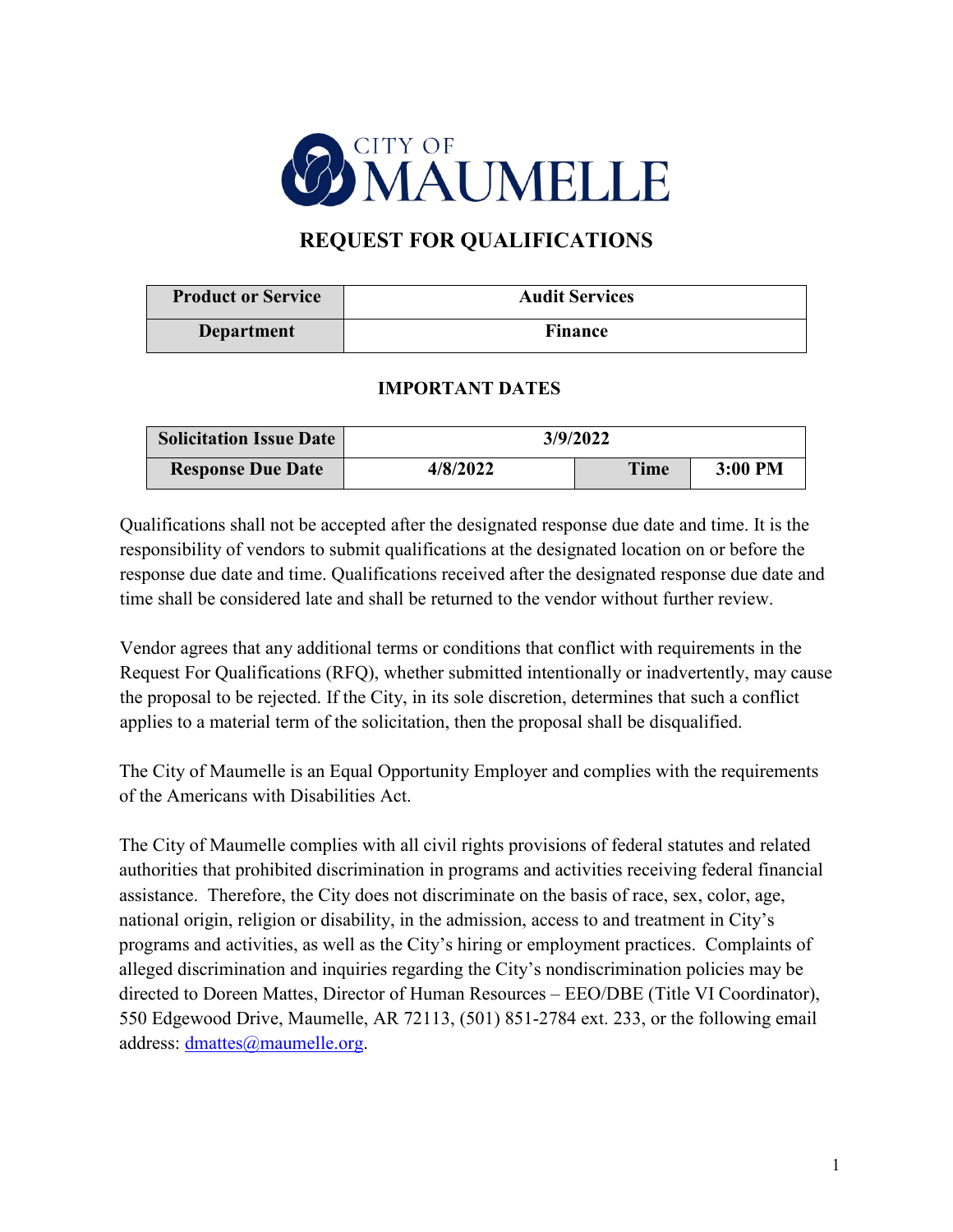# **1. Brief Description**

The City is looking for an independent audit firm (vendor) that will ensure the City's independent audit encompasses the fair presentation of the basic financial statements and ensures compliance with the Uniform Guidance of Federal Grant guidelines. This firm shall test internal control over financial reporting and identify any control weaknesses.

# **2. Definitions**

- 2.1 The City has made every effort to use industry-accepted terminology in this Document and will further clarify any point or item in question as indicated in the Questions and Clarifications section.
- 2.2 Acronyms

| A. AICPA | American Institute of Certified Public Accountants |
|----------|----------------------------------------------------|
| B. CPA   | Certified Public Accountant                        |
| C. GFOA  | Government Finance Officers Association            |
| D. ACFR  | Annual Comprehensive Financial Report              |
| E. GAS   | <b>Government Auditing Standards</b>               |

## **3. Scope of Services**

- 3.1 Goal
- A. For an independent audit firm to audit the City's financial statements and grants, as well as evaluate internal controls.
- 3.2 Terms of Award
	- A. The term of the contract shall be for three (3) fiscal years. The 2020  $& 2021$  audits are both to be completed in 2022, with the 2022 Audit following in 2023.
	- B. Upon mutual agreement the contract may be extended for two (2) additional one (1) year terms or a portion thereof.

# 3.3 Problem Description

As authorized by Arkansas Code Annotated 14-58-101 the audit of every municipality shall be made by Arkansas Legislative Audit or other independent persons licensed and in good standing to practice accounting by the Arkansas State Board of Public Accountancy.

- 3.4 Description of the Reporting Entity
	- The City of Maumelle was incorporated on June 20, 1985, as a political subdivision of the State of Arkansas and is located in the central part of the state.
	- Maumelle currently occupies 12 square miles of land bordering the Arkansas River and serves an estimated population of 19,251.
	- The City of Maumelle is formed in the Mayor-Council form of government. Policymaking and legislative authority are vested in a governing body consisting of the Mayor and eight Council Members. The Mayor is elected by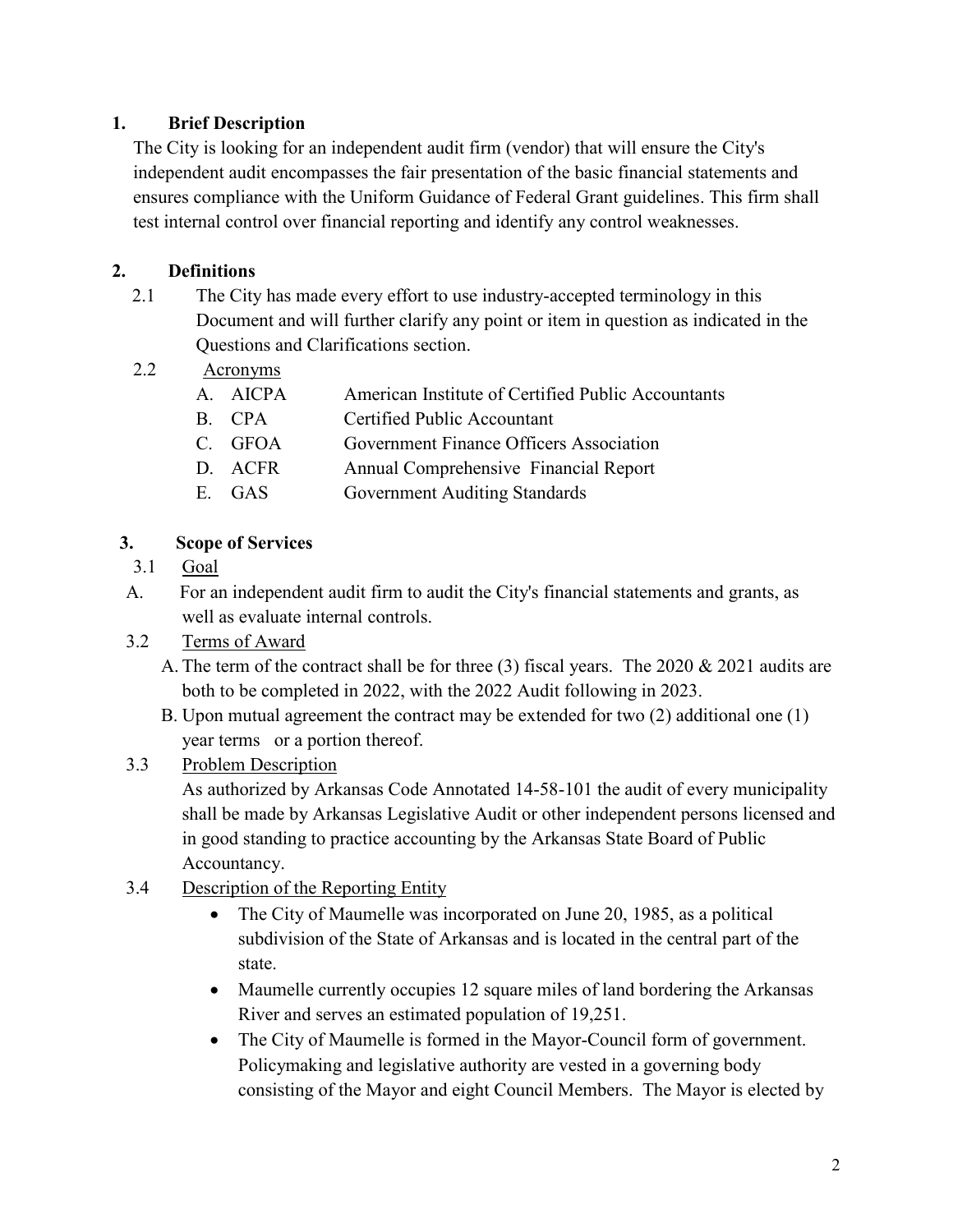the city, at large, for a term of four years. The Council members are elected by the city in wards for staggering four year terms.

- The City of Maumelle provides a full range of services including police and fire protection; animal control; planning and zoning; sanitation services; parks and recreation; district court; public works and streets; and general administrative services.
- The reporting entity includes the City of Maumelle as the primary government. The City does not currently have any component units.
- The City has approximately 200 FTE's plus seasonal part-time employees which include non-represented employees and employees represented by two labor organizations.
- For the year ended December 31, 2019, the City reported revenue of approximately \$19 million for governmental activities and \$1.3 million for business‐type activities.
- The City is expected to meet the requirements for Federal Single Audits throughout the length of the proposed contract.
- The City's governmental fund financial statements are reported using the current financial resources measurement focus and the modified accrual basis of accounting. The government‐ wide and proprietary fund statements are reported under the economic resources measurement focus and the accrual basis of accounting.
- The City's fiscal year 2019 Annual Comprehensive Financial Report reported the following major funds:
	- o Governmental:
		- **Streets Special Revenue Fund**
		- **Debt Service Fund**
		- Capital Projects Fund
	- o Proprietary:
		- **Sanitation Fund**
	- o Fiduciary
		- **Maumelle District Court Fund**
		- Administration of Justice Fund
	- o In addition to the major funds, the City's aggregate non‐major funds include the following Governmental Special Revenue funds, some of which were added in years 2020 & 2021:
		- Court Automation Technology Fund
		- Capital Improvement Fund
		- Police & Fire Fund
		- **Grant Fund**
		- **FEMA Grant Fund**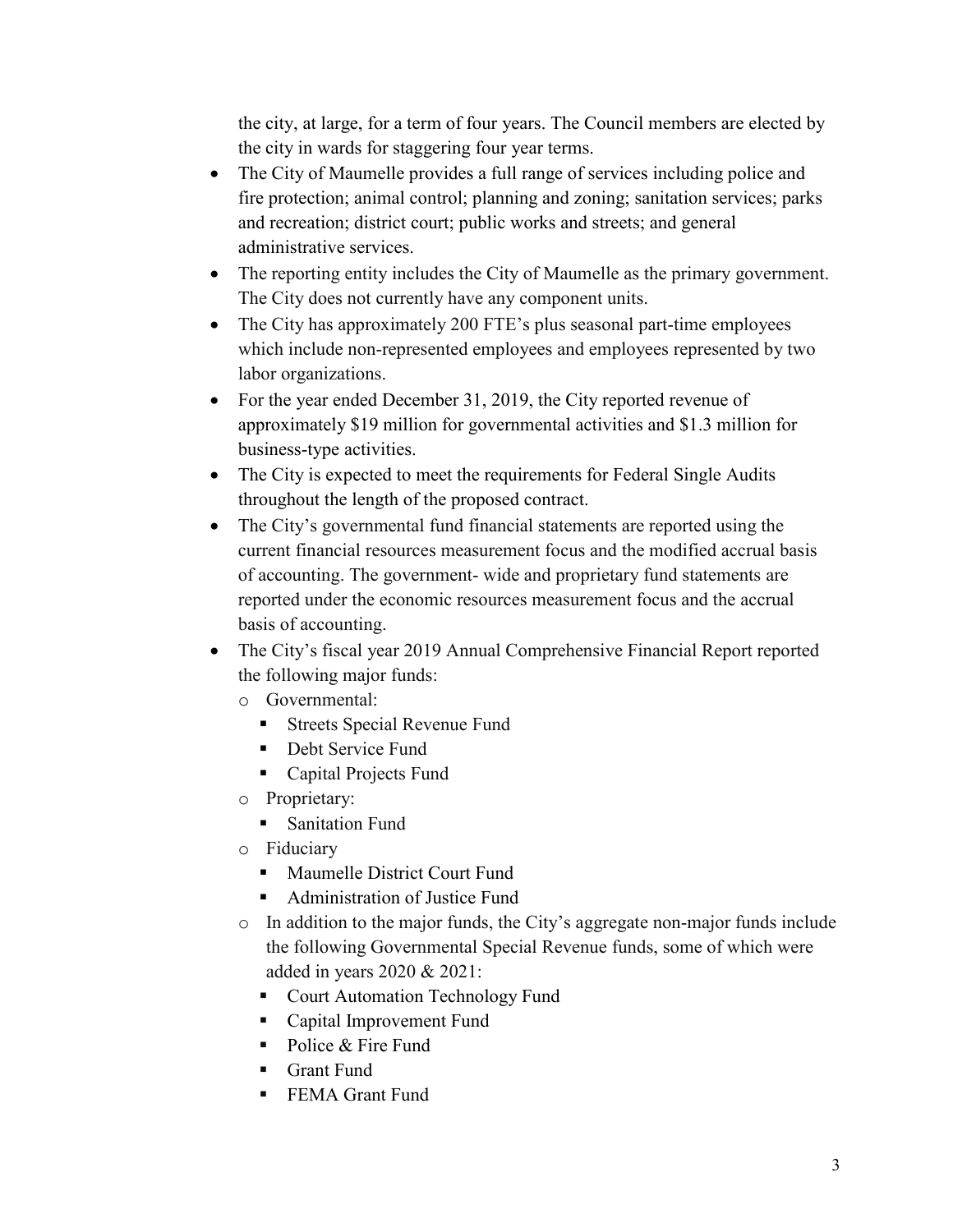- COVID-19 Response Fund
- **Drug Control Fund**
- Act 833 Fund

Historical copies of the City's annual Financial Statements are located on the City's website at<https://www.maumelle.org/Archive.aspx?AMID=36>

## 3.5 Outcomes Desired

To issue the City's ACFR within 180 days of year end in order to submit it to the GFOA's Certificate of Achievement (COA) in Financial Reporting program and to publish it on EMMA in accordance with the City's continuing disclosure agreements for bond issues.

- 3.6 Minimum Qualifications
	- A. The vendor shall be a certified public accounting firm whose principals are licensed to practice in the State of Arkansas.
	- B. The auditor shall be independent as required by generally accepted auditing standards and the General Accounting Office's Governmental Auditing Standards.
	- C. The auditor, who will serve as primary, shall have a minimum of ten (10) years' audit experience in auditing municipal government entities the size of Maumelle or larger.
	- D. The auditor, who will serve as primary, shall have a minimum of ten (10) years' audit experience in auditing municipal government entities with both Defined Benefit Plans and Defined Contribution Plans (Police, Fire, Non-uniformed, and Deferred Compensation).
	- E. The auditor, who will serve as primary, shall have a minimum of ten (10) years' audit experience in auditing municipal government entities with Other Post-Employment Benefits.
	- F. The vendor firm shall have five (5) years' experience implementing new GASB standards such as GASB 54 (Fund Balance Reporting & Governmental Fund Type Definitions) and GASB 67 & 68 (Pensions) and GASB 87 (Leases).
	- G. The auditor, who will serve as primary, shall have worked on ACFRs submitted to GFOA's Certificate of Achievement (COA) for Excellence in Financial Reporting program within the last five (5) years.
	- H. The vendor shall have knowledge of Arkansas Municipal Finance.
- 3.7 Minimum Requirements

For fiscal years beginning with 2022:

- A. The vendor shall issue an Independent Auditor's Report beginning with the 2022 Fiscal Year Audit and for each successive year of the resulting contract. The report must be issued within 170 days after year end or be extended with the concurrence of the City's Director of Finance.
- B. The vendor shall issue an Independent Auditor's Report on Internal Control over Financial Reporting and on Compliance and Other Matters in Accordance with GAS.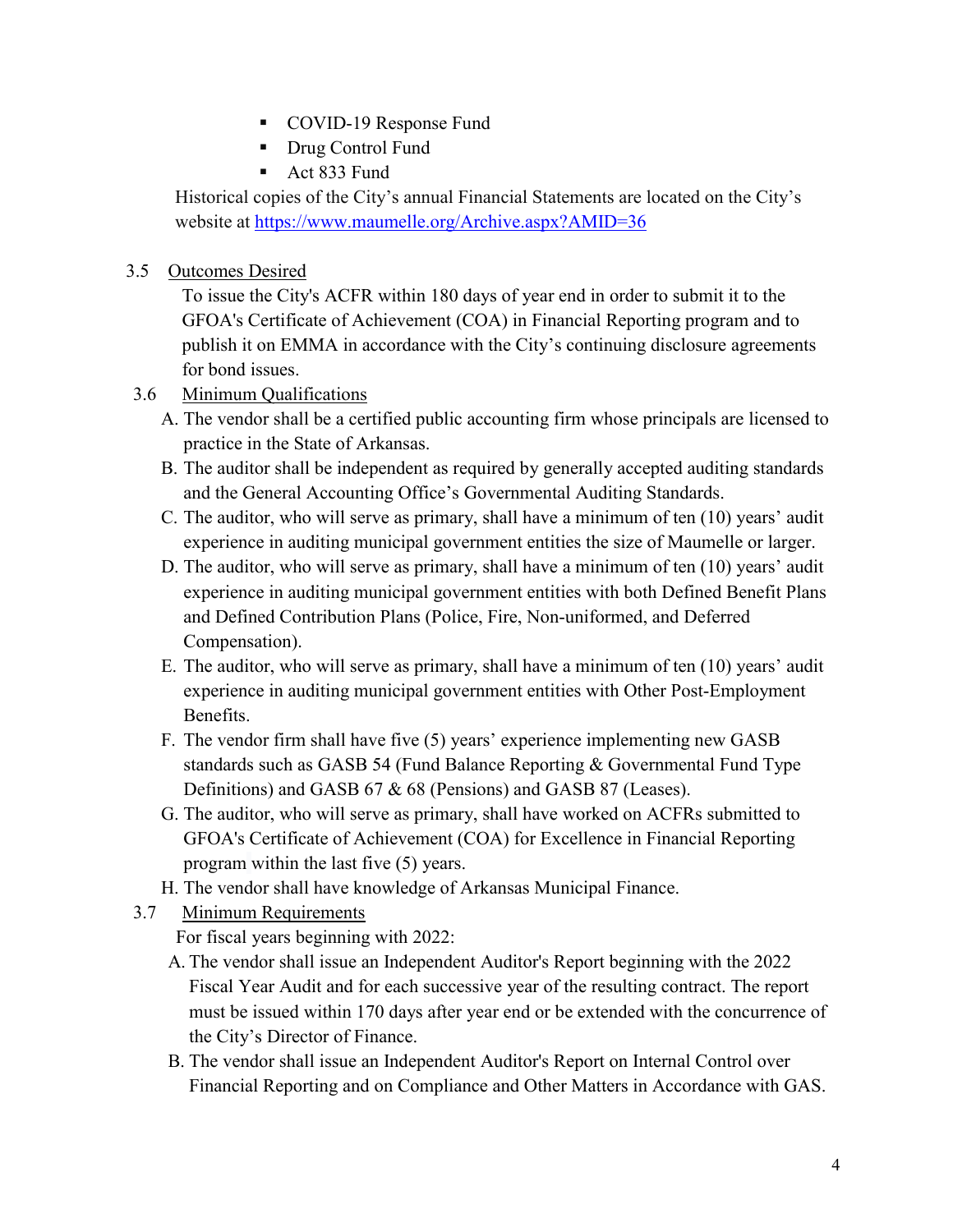The report must be issued within 170 days after year end or be extended with the concurrence of the City's Director of Finance.

- C. The vendor shall issue an Independent Auditor's Report on Compliance for Each Major Federal Program and Report on Internal Control over Compliance. The report must be issued within 170 days after year end or be extended with the concurrence of the City's Director of Finance.
- D. The vendor shall issue an Independent Accountant's Report on Compliance with Certain State Acts. The report must be issued within 170 days after year end or be extended with the concurrence of the City's Director of Finance.
- E. The vendor shall ensure that a knowledgeable representative is made available to present the ACFR and the other audit reports to the Mayor and City Council and answer questions at the first regularly scheduled City Council meeting following the receipt of the audit report if the audit report is received by the governing body at least ten (10) days prior to the regularly scheduled meeting.

In 2021 the following timeline will be followed:

- The 2020 Audit work will need to be completed in May 2022 with all reports noted above received by June 10, 2022. The completed draft of the ACFR will be provided to the selected audit firm on or before June 3, 2022. The presentation to the City Council will be scheduled for June 20, 2022 at 6pm.
- The 2021 Audit work will need to be performed in July & August of 2022 with all reports noted above received by September 2, 2022. The completed draft of the ACFR will be provided to the selected audit from on or before August 26, 2022. The presentation to the City Council will be scheduled for September 19, 2022 at 6pm.

# **4. Selection of Vendor**

All responses will be scored on their technical proposals (qualifications in this case). Pricing information shall not be included in the technical proposals. Evaluation will be based on the overall responsiveness to the RFQ requirements and the references provided.

# 4.1 Proposal Elements

- A. The Proposal should outline the vendor's qualifications and proposed plan for addressing the requested service(s).
- B. Proposals should specifically address each of the elements listed below.
- C. Vendors should present their proposal in the same sequence and with the same numbering scheme and headings shown in this section.
- D. If the vendor believes that a subject has been adequately addressed in another part of the Technical Proposal, then a cross-reference to the appropriate part of the narrative shall be provided.
- E. Pricing information shall not be included in the Proposal.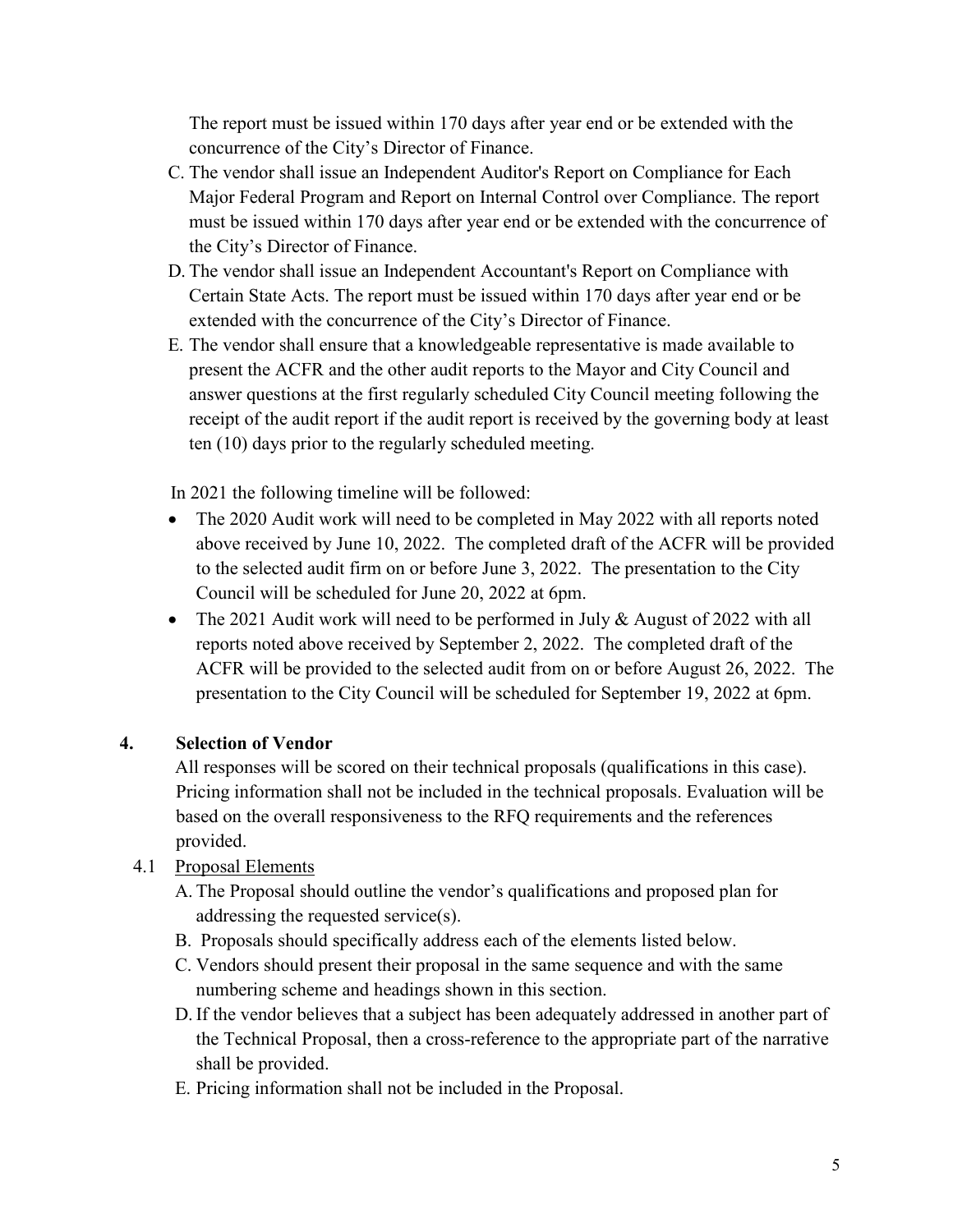- 1. Pricing information is defined as statements including, but not limited to the following:
	- a. "At no additional cost"
	- b. "Free of charge"
	- c. "For an additional fee"
- 2. Failure to follow this guideline in any manner shall result in disqualification of the proposal.

#### **Vendor Qualifications**

Is your firm a member of the Governmental Audit Quality Center? Provide proof.

Is your firm a member of the Employee Benefit Plan Audit Quality Center? Provide proof.

Is your firm a member of GFOA? Provide proof.

Provide three (3) references of similar entities and their names and contact numbers.

List the credentials of the managing partner of your firm  $\&$  lead partner of this engagement and his/her credentials.

What would be your expected staffing and supervision levels of this engagement and list the team's credentials.

#### **Capability of The Vendor**

What would be your audit approach?

What time frame would you complete this audit?

Does your firm have insurance coverage?

Does your firm meet the independence standards of the AICPA?

Has your firm been the subject of any AICPA or state CPA society ethics referrals?

How does your firm stay abreast of current auditing standards?

#### **Past Performance**

Attach your firm's latest peer review and your firm's response, if any.

Firm's experience implementing or supporting clients in implementing new GASB standards.

How many clients has your firm audited over the last 5 years who have participated in

GFOA's Certificate of Excellence in Financial Reporting Program?

In the last five (5) years, has an organization failed to receive the GFOA Award for

Excellence in Financial Reporting for an ACFR submitted while your firm served as the independent auditor? If yes please explain why.

# 4.2 Vendor Selection

- A. The City may elect to conduct interviews with vendors regarding anticipated concepts and the relative utility of alternative methods of approach for furnishing the required services.
- B. The City shall select, in order of preference, based on the above criteria, the vendor deemed to be the most highly qualified to provide the services required.